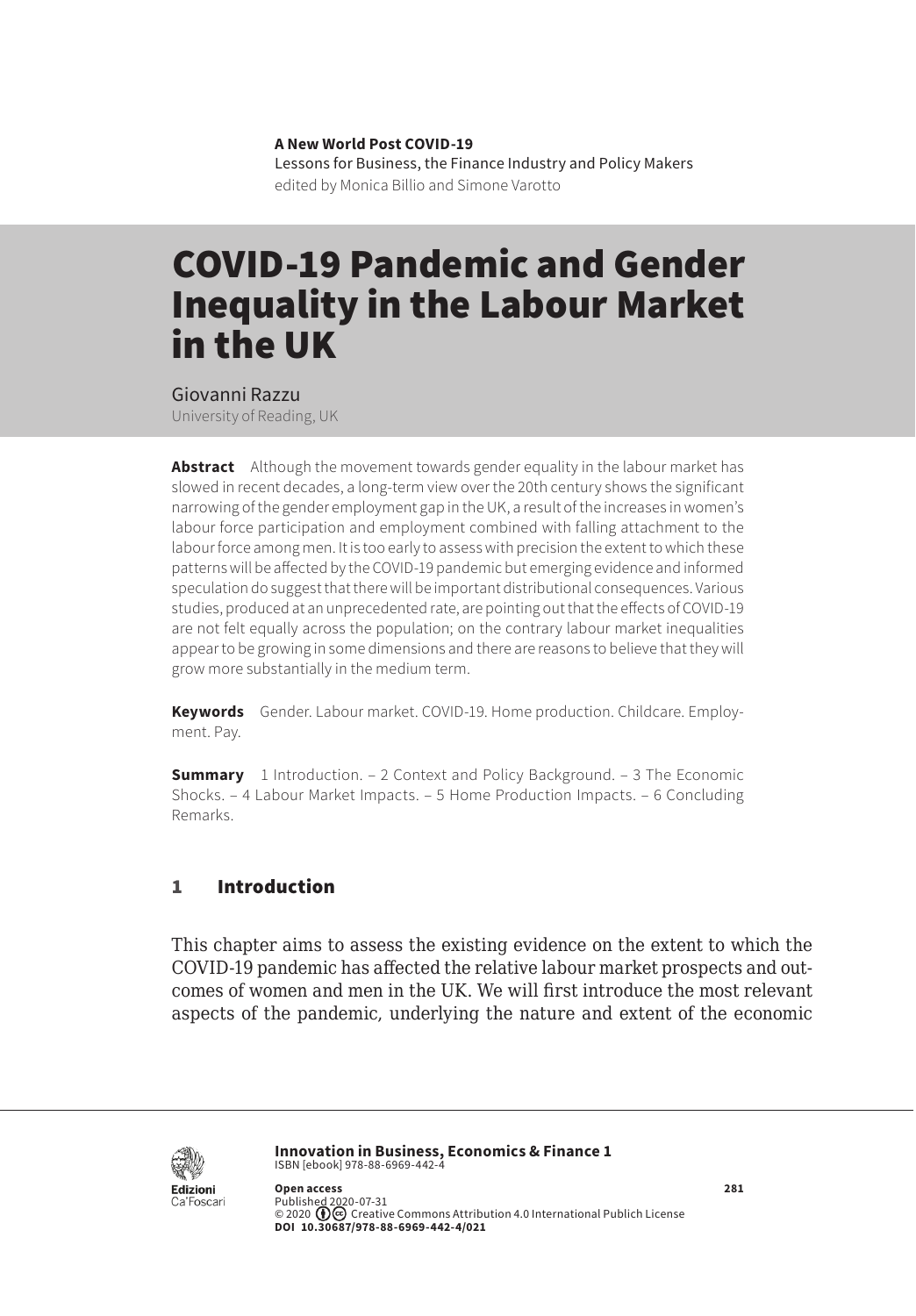<span id="page-1-0"></span>shock. This will help us to focus on the impact of the shocks on labour market outcomes, particularly jobs and pay. Given the well-established relationship between the labour market and the division of domestic and unpaid labour, and the clear connection between the latter and the nature of the shock produced by the pandemic, we will also assess the emerging evidence on the gender gaps in household production.

Before proceeding, however, a brief note on the evidence we are able to rely on is needed. Official labour market statistics are derived from the Labour Force Survey (LFS), the largest household survey in the UK. Unfortunately, the LFS is not as timely as we would need in these circumstances to assess the impact of the COVID-19 pandemic on the labour market; the Office for National Statistics (ONS) is therefore making great strides into producing real time labour market data, which is still experimental and, more often than not, does not report the information by gender. For this reason, we complement the data from the ONS with studies that have a specific gender focus, carried out by other organisations and academics, often relying on surveys with much smaller sample sizes and not always representative of the UK population. However, these are fundamental to our understanding of the current impact of the pandemic and, although not rich and comprehensive, they are nevertheless sufficient to establish the key emerging patterns if not orders of magnitude.

## 2 Context and Policy Background

It was January 29, 2020 when the UK's first two patients tested positive for COVID-19, after two Chinese nationals from the same family staying at a hotel in York fell ill. More than a month later, on 5 March, the first victim in the UK was a woman in her 70s, at the Royal Berkshire Hospital in Reading. It is on the 11th of March that the World Health Organisation officially declares a pandemic and the UK Government announces a £12 billion package of emergency support, while, on March 17, the Chancellor announced a £330 billion package to help businesses furlough staff, saying that "the UK has never in peacetime faced an emergency like this" and that he would abandon "orthodoxy" and "ideology" in response. It is on March 20 that the Government ordered schools, nurseries and pubs to close and on March 23 that the Prime Minister announces a national lockdown, telling people that they may only leave home to exercise once a day, to travel to and from work where absolutely necessary, to shop for essential items and to fulfil any medical or care needs. These were unprecedented measures that the Government introduced to contain the spread of the coronavirus across the country. They have led to businesses being shut down temporarily and extensive restrictions on travel and mobility.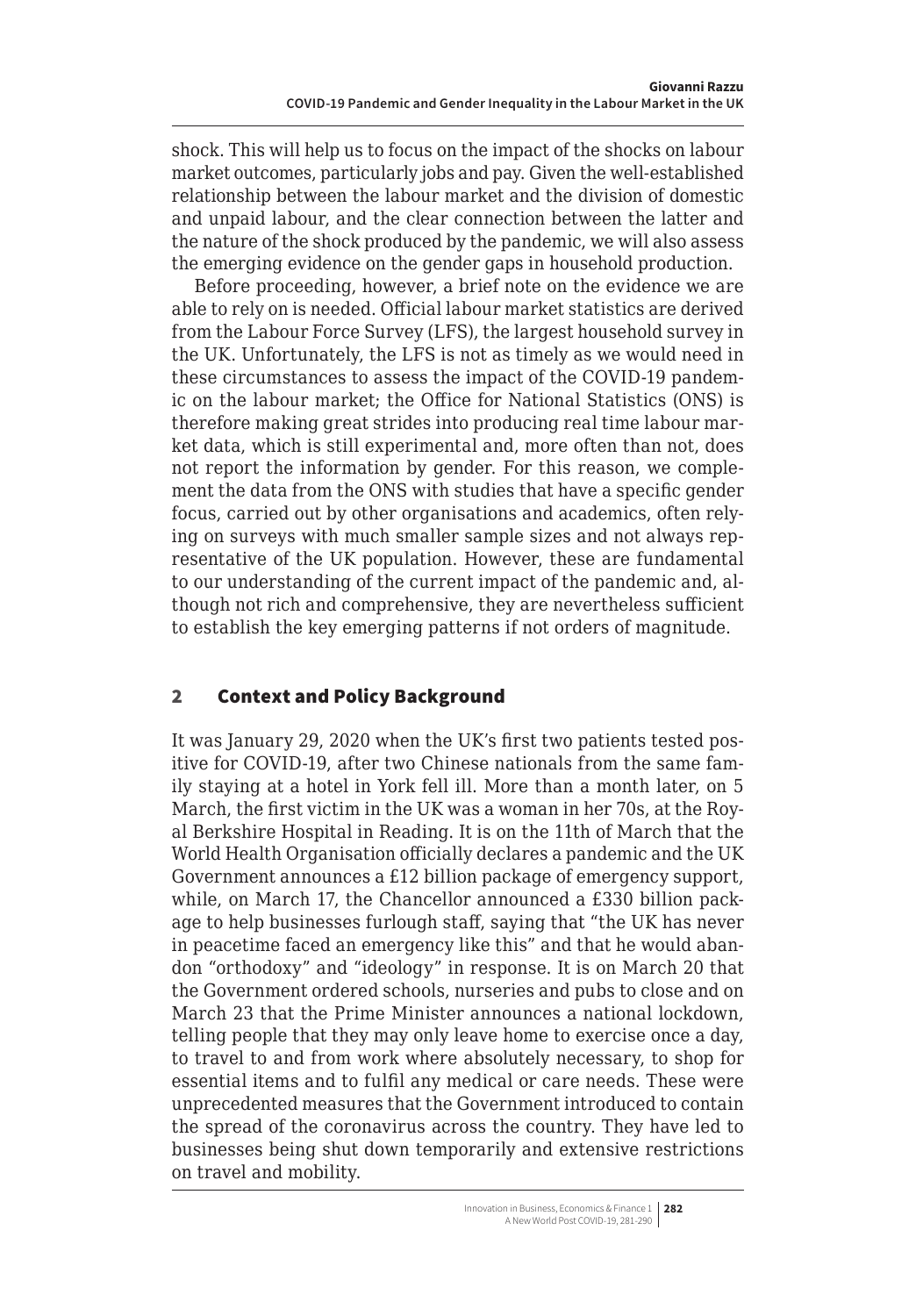<span id="page-2-0"></span>The two major fiscal measures adopted by the Government to protect employment have been the Coronavirus Job Retention Scheme and the UK Self-employment Income Support Scheme. The former originally allowed firms to furlough workers for up to three months with the Government replacing 80% of employees' wages, up to a maximum of £2,500 per month plus the associated Employer National Insurance contributions and pension contributions. This scheme has now been extended until the end of October 2020 but the extent of the wage replacement paid by the Government has been scaled back. The UK Self-employment Income Support Scheme originally allowed self-employed individuals to claim a taxable grant worth 80% of their trading profits up to a cap of £7,500 in total for three months. This has also been extended until the end of August but with a reduction in the extent of the Government's contribution to 70% and a cap of £6,570 in total.

## 3 The Economic Shocks

The economic effects of these measures combine aspects of so-called supply and demand side shocks. The former are associated with reduction in the economy's ability to produce goods and services and, therefore, with shocks to the supply of labour. For instance, these arise from mortality and morbidity due to the infection and, above all, from the withdrawal of labour due to the social distancing measures put in place. The latter are associated with reduction in consumers' ability to purchases goods and services. For instance, consumers are likely to both increase their demand for health services and, seeking to reduce their risk of exposure to the virus, decrease the demand for products and services that involve close contact with others.<sup>1</sup> The extent of the initial economic impact arising from the combination of these shocks of course depends on the duration of the outbreak, the public health restrictions imposed to contain the spread of the virus as well as other voluntary social distancing measures that people take to reduce their chances of catching it. At the outset of the lockdown policies in the UK, various estimates of the possible impact ranged from a low of 15% to a maximum of 35% reduction in Gross Domestic Product (GDP).<sup>2</sup> The latest available official figures

<sup>1</sup> In the early days of the outbreak, stockpiling behaviour also resulted in a direct demand increase in the retail sector.

<sup>2</sup> The Office for Budget Responsibility (OBR) estimated that GDP may fall by as much as 35% in its "reference" scenario. The National Institute of Economic and Social Research (NIESR) estimated that the fall could be between 15% and 25%, and the Organisation for Economic Co-operation and Development (OECD) estimates were at the top end of this range.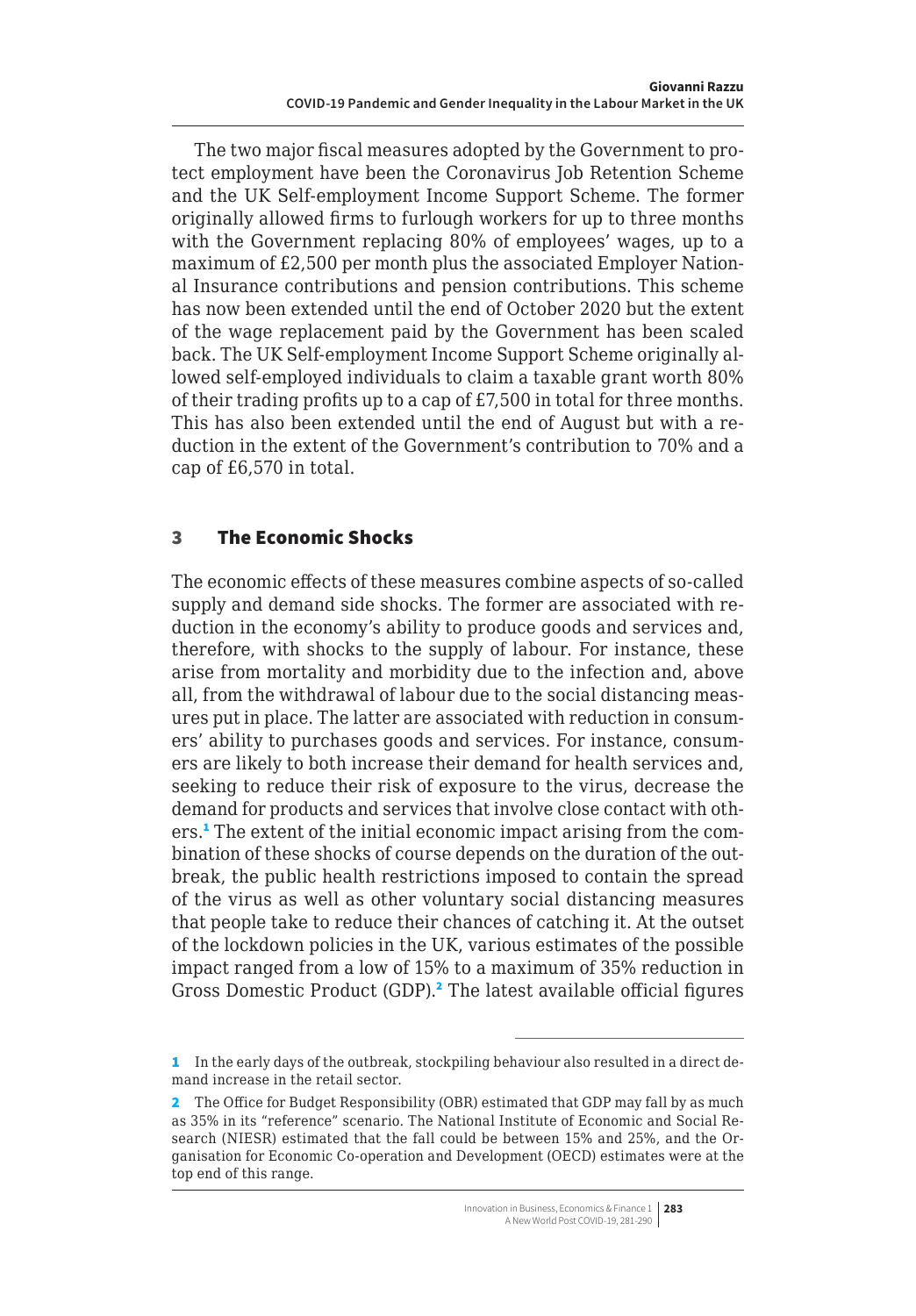<span id="page-3-0"></span>by the ONS report that monthly GDP fell by 20.4% in April, the biggest monthly fall since the series began in 1997, more than three times larger than the fall of the previous month and almost ten times larger than the steepest pre-COVID-19 fall. In April the economy was around 25% smaller than in February. Importantly, this affected the whole of the economy, with particularly severe impact on manufacturing and construction. Other notable impacts have been on education, which fell by 18.8% as a result of school closures; on food and beverage service activities, which fell by 38.8% as a result of the closure of bars and restaurants and even on health, which fell by 11.4% as a result of reduced activity in elective operations and fewer accident and emergency visits (ONS 2020a). The extent of this contraction in economic activity is really abnormal, thinking that, in April 2020, the decline in GDP has been three times greater than the fall experienced during the Great Recession of 2008-09.<sup>3</sup>

The virus and the subsequent economic shocks we have outlined above will have an impact on the world of work across key dimensions: the quantity and quality of jobs and work, including employment and earnings. Importantly, emerging studies have shown that this impact will not be homogeneously felt across the population but will be more pronounced for specific groups who are more vulnerable to adverse labour market outcomes than others. In the following section, we assess this emerging evidence, starting with the employment outcomes.

### 4 Labour Market Impacts

Employment adjustment typically follows economic contraction with some delay. In fact, the latest LFS estimates for the period February to April 2020 show that employment, unemployment and inactivity remained mostly unaffected by the impact of the pandemic at that point in time. In order to capture the extent of the impact of the pandemic on the labour market, these more 'traditional' sources of information have limitations. We would also need to look at other information, such as real time information and the intensive margin and the number of hours of work. Indeed, Real time information data from HM Revenue and Customs (HMRC) shows that the number of paid employees fell by 612,000 between March 2020 and May 2020 (ONS 2020b).

<sup>3</sup> During the global financial crisis, from the peak in February 2008 to the lowest point of March 2009, a total of 13 months, GDP contracted by 6.9%. Between March 2020 and April 2020, GDP has fallen by 20.4%, equivalent to a fall of approximately £30 billion in Gross Value Added.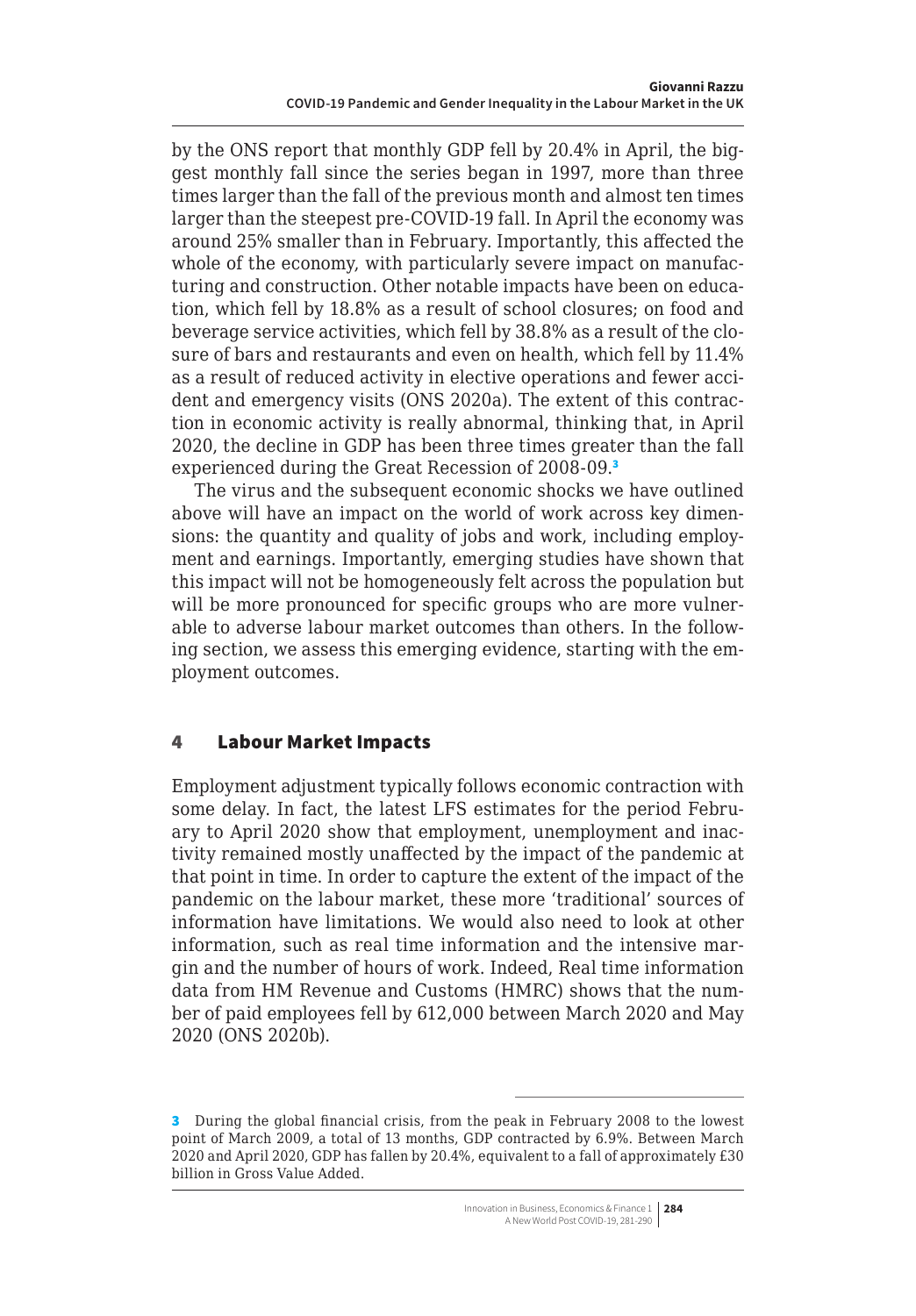The Institute for Fiscal Studies (IFS) have assessed the distributional impact of the recession caused by COVID-19. They report that, on the eve of the crisis, around 15% of employees in the UK worked in a sector that has largely or entirely shut down during the lockdown. These include non-food retail, restaurants and hotels, passenger transport, personal services and arts and leisure services. Women were about one third more likely to work in a sector that was shut down than men: 17% of female employees were in such sectors, compared to 13% of male employees (Joyce, Xu 2020). Claudia Hupkau and Barbara Petrongolo (2020) assessed the proportion of working men and women who work in critical sectors, defined according to the UK Government's guidelines on "critical workers" and "businesses that must remain closed", and in sectors that have been explicitly locked down. They report that about 39% and 46% of working men and women, respectively, are employed in critical sectors, while 13% and 19%, respectively, are in locked-down sectors. This leaves 35% of women and 48% of men relatively less affected in terms of employment and, therefore, earnings. However, an important characteristic of a job is the percentage of tasks individuals can do from home, so the likelihood of these men and women to avoid loss of employment and earnings is linked to their ability to work from home. Adams-Prassl et al. (2020) show that there is a clear relationship between the percentage of tasks one can do from home and job loss and, in the UK, this relationship has become even steeper as the crisis has unfolded. They also confirm that the percentage of people having lost their jobs varies substantially across the different occupations and industries. We see that both in the US and the UK people working in 'food preparation and serving' and 'personal care and service' are very likely to have lost their job due to the pandemic. On the other side of the spectrum, people working in 'computer and mathematical' occupations or 'architecture and engineering' have been most likely to keep their job. Hukpau and Petrongolo show that women are more likely than men to be in jobs that can be done from home, such as in education as opposed, for instance, to construction. Despite this possibly mitigating factor, in terms of gender equality, the key point remains that because women disproportionately work in retail and hospitality, COVID-19 is likely to have a bigger effect on their employment and earnings. The study from Adams-Prassl et al (2020), which collected two waves of data in the UK and the US from almost 15,000 people, found that a total of 15% of the UK population have lost their jobs due to the economic impact of coronavirus by mid-April. Moreover, women are four percentage points more likely to have lost their job than men in the UK, with 17% of women newly unemployed compared to 13% of men.

The pandemic has also impacted on actual hours worked. Reasons for changes to the intensive margin of employment are similar to those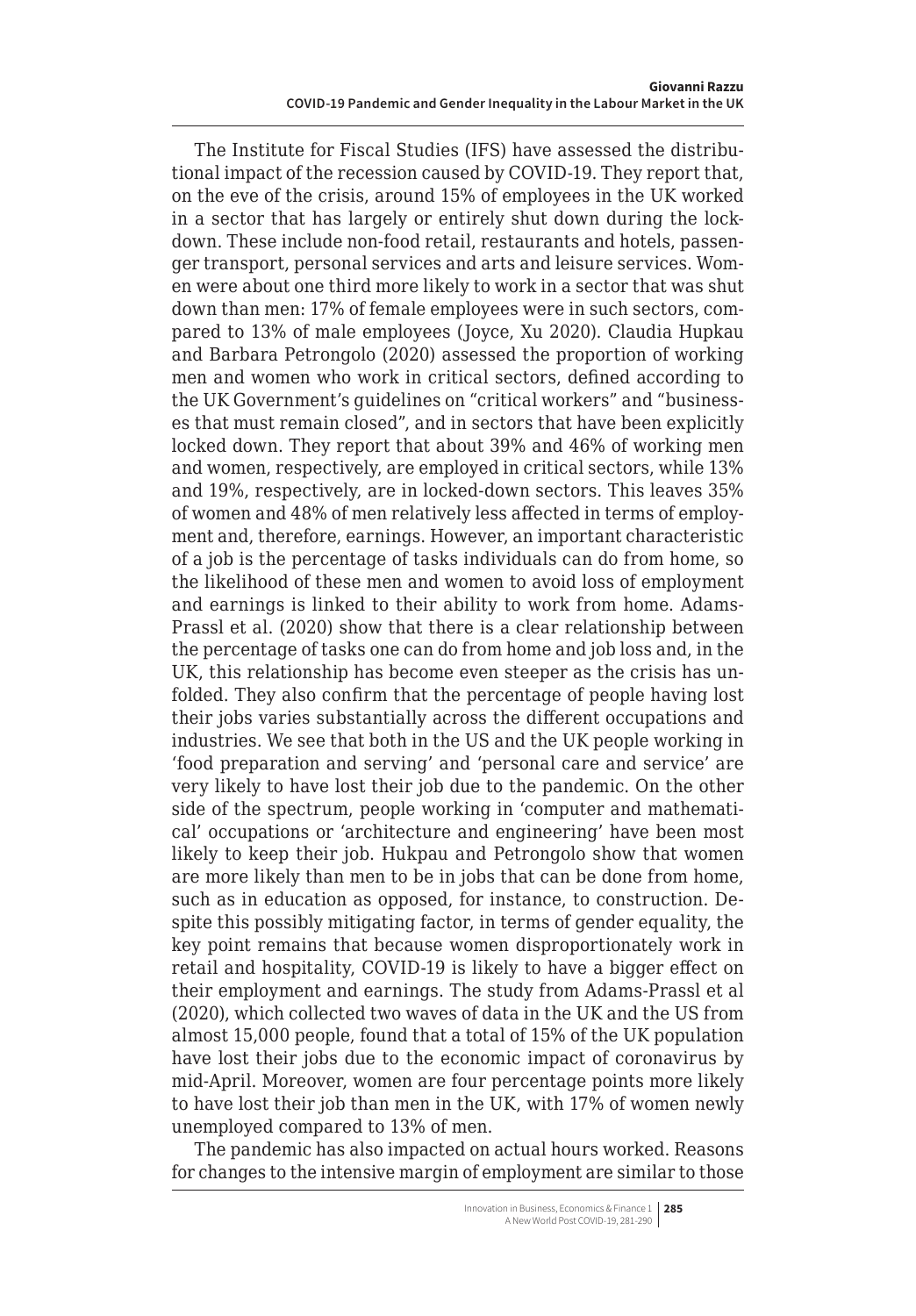mentioned above and include the level and distribution of aggregate economic activity, changes in labour supply arising from health restrictions or other responsibilities such as child care. The survey from Adams-Prassl et al (2020) reports a stark decline in the number of hours worked, with the average change in hours worked (compared to a typical week in February) being 7 hours in the UK. This is confirmed by official statistics from the ONS, which shows that, in the period February to April 2020, the total actual weekly hours worked in the UK decreased by 94.2 million compared to the same period in 2019, or 8.9%. The 'accommodation and food service activities' sector saw the biggest fall in average actual hours: a decrease of 6.9 hours to 21.2 hours per week (ONS 2020b). We have seen that women are more likely than men to be employed in those activities.

The evidence on the impact of the recessions on the gender gap in earnings is even more limited. The IFS estimates that the largest distributional impact of the recessions associated with the pandemic is by earnings level: those with the lowest earnings are about seven times as likely to work in shut-down sectors as those with the highest earnings. 34% of employees in the bottom tenth of the earnings distribution work in sectors directly affected by the lockdown, compared to just 5% of those in the top tenth (Joyce, Xu 2020). Women are substantially overrepresented in the bottom of the earnings distribution. A survey of more than 2,000 working age adults by the national poverty charity Turn2us reports that women's earnings are expected to fall by £309 (26%) compared to an 18% drop (£247) in earnings for men, resulting in a widening of the mean gender pay gap of £62 a month (Turn2us 2020). A nationally representative survey found that 48% of mothers and 38% of fathers, compared with 27% of non-parents, are worried about making ends meet in the next three months (WBG 2020)

One potential reason for these differences is given by the gender gap in home production and women being more likely than men to spend more time in unpaid activities, such as taking care of children and homeschooling, the latter having been a direct consequence of the school closures imposed by the Government to control the spread of the virus.

## 5 Home Production Impacts

The impact of home production represents possibly the most significant difference between the economic recessions caused by the COVID-19 pandemic and previous recessions, including the most severe ones. This is because of the lockdown measures imposed by the Government, which included the closures of schools from March 23, 2020. This difference is also likely to be the main reason as to why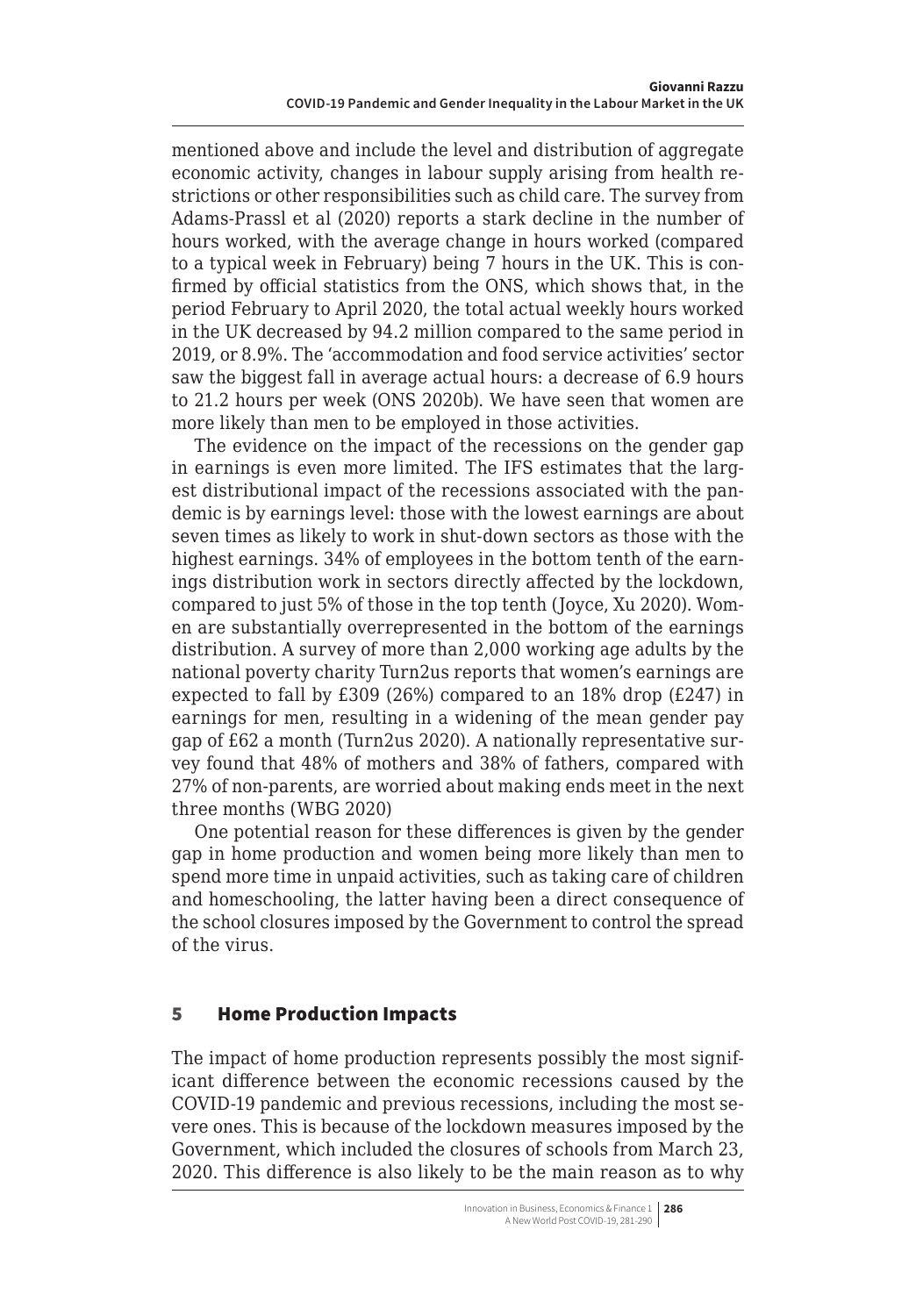<span id="page-6-0"></span>the immediate, short-term gender impact of this recession is likely to be different from those of previous recessions, which have typically affected men more than women.<sup>4</sup>

Despite the long-term trends towards increased marketization of household production, whereby some of the unpaid activities usually undertaken by women at home have been acquired in the marketplace, gender gaps in the amount of time spent on unpaid tasks at home have remained stubbornly high even before the lockdown put in place at the end of March 2020. One study by the ONS estimated that women carried out 60% more unpaid work than men (ONS 2016). The gender division of household work depends on a series of factors, including household composition and number of children. In the UK, almost one-fifth of households with dependent children are single mother households. Some studies have assessed the impact of the lockdown measures on the gender division of household work. One such study by Sevilla and Smith (2020) reports that women have borne the majority of the additional burden of childcare associated with the lockdown measures. More specifically, they report a substantial burden of childcare for families with young children, who are doing the equivalent of a working week of additional childcare, often on top of paid work. The fact that women are less likely to be working than men cannot fully account for their greater burden of childcare. The amount of time women spend on childcare is much less sensitive to their employment than it is for men. Women do a lot of childcare irrespective of whether they are working or not, while men put in a lot more childcare when they are not working compared to when they are. The longer term impact of this, for instance on career progression, cannot be underestimated: mothers' childcare comes more at the expense of their productivity and future career prospects than it does for fathers'. However, the substantial increase in the need to take care of children and home schooling when schools have been closed has resulted in a sizeable increase in childcare done by fathers. Sevilla and Smith (2020) report that fathers who are not working and, to a lesser extent, those who were working from home, have substantially increased the number of hours that they do and assumed an equal (or in some cases greater than equal) share of childcare. This has resulted in a slight reduction in the within-household gender gap from 30.6 percentage points to 27.2 percentage points. The survey from Adams-Prassl et al (2020) also reports that women spend a lot more time on childcare than men.

<sup>4</sup> It is important here to emphasise that the finding on men being more affected by recessions than women refer to the short-term, immediate impact of recessions, typically associated with gender industry segregation. When a fuller account of industry and occupational segregation is taken, as well as other factors, such as fiscal austerity measures in the last great recession, women's employment is not less affected than men's (see Razzu, Singleton 2018).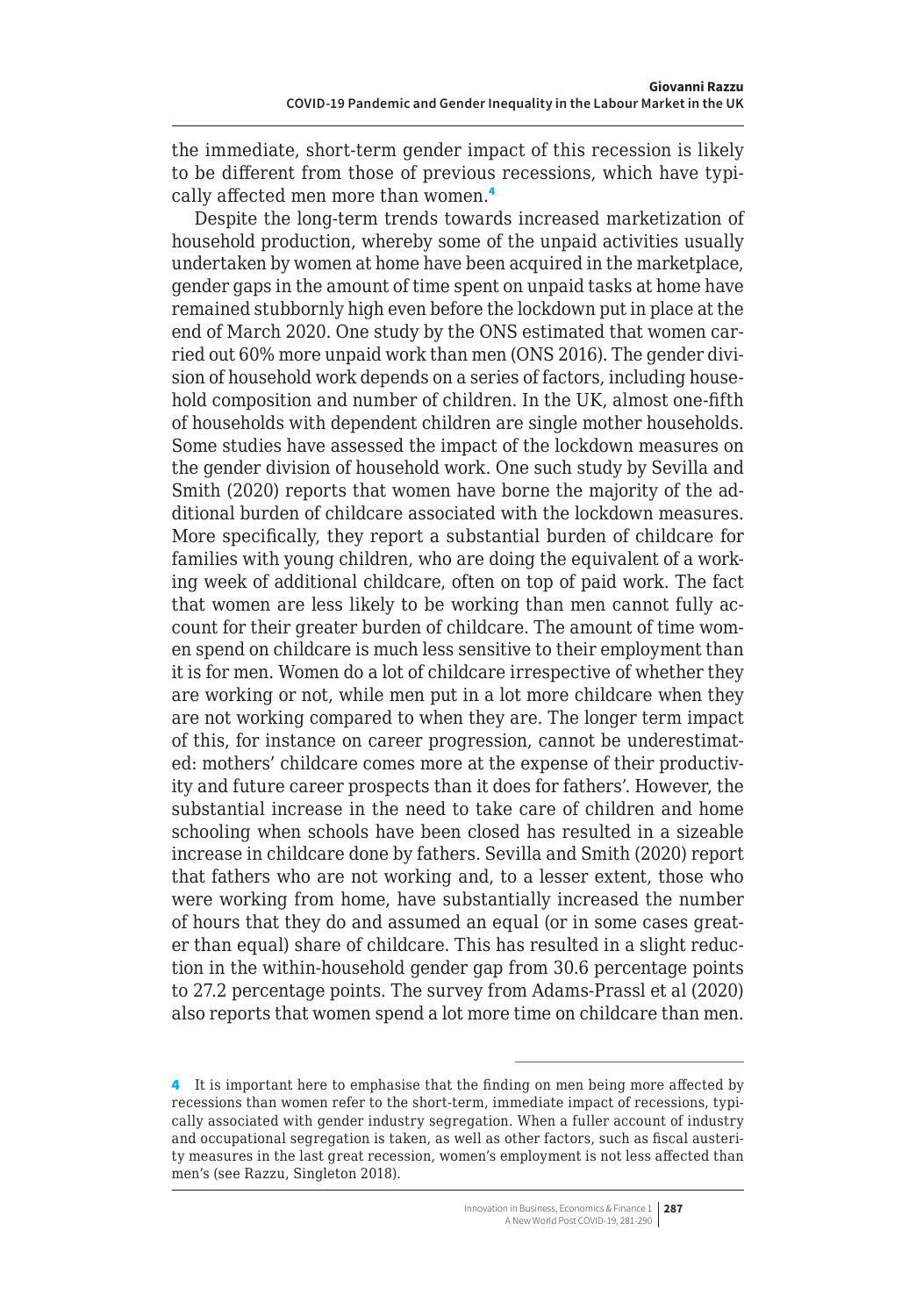#### <span id="page-7-0"></span>6 Concluding Remarks

COVID-19 is a public health crisis with huge economic and social consequences. Emerging evidence shows that the economic and social impacts are not felt evenly across the population.

Two aspects of the crisis have contributed to making its economic impact peculiar and possibly more severe than previous crisis: the combination of demand and supply side shocks and the nature of the government intervention in terms of lockdown measures and direct closure of economic activities to control the spread of the virus. The latest available data on output shows that GDP contracted by more than 20% in the month of April. Although this will show later on in statistics on employment and participation, real time experimental data indicate a substantial reduction in the number of paid employees between March and May 2020 and in the hours of work. This impact has been felt across the economy but, given the nature of the lockdown measures, it has affected some sectors more than others, particularly retail, accommodation and food services sectors. Distributional analysis also shows that the impact is most salient at the bottom of the earnings distribution than for high paid jobs. The fact that women are more likely than men to be employed in those sectors, and more likely than men to be at the bottom of the earning distribution, means that their labour market outcomes are more likely to be negatively affected than men's.

The nature of the lockdown measures, including the schools closure, has resulted in a substantial additional burden on child-caring. The impact of this additional burden on gender equality depends on various factors, including household composition, number of children and employment status. The emerging evidence presents two findings. On the one hand, in absolute terms, women have seen a substantial increase in the number of works devoted to household production and childcare. They are also doing a lot more juggling of childcare and work than men are. The impact this is likely to have on women's productivity and therefore their career progression could be very substantial.

On the other hand, given that many men have had their working hours reduced, being furloughed or having lost their jobs since lockdown at the end of March, they have also substantially increased the hours of childcare.

In order to address some of the more pronounced labour market consequences of the crisis, the Government has intervened with two main schemes, supporting the wages of employees and self-employed who have been furloughed. To the extent to which women's labour market outcomes have been affected by the crisis more than men's, these schemes will benefit them relatively more. However, important aspects of the crisis that possibly have significant impact on gender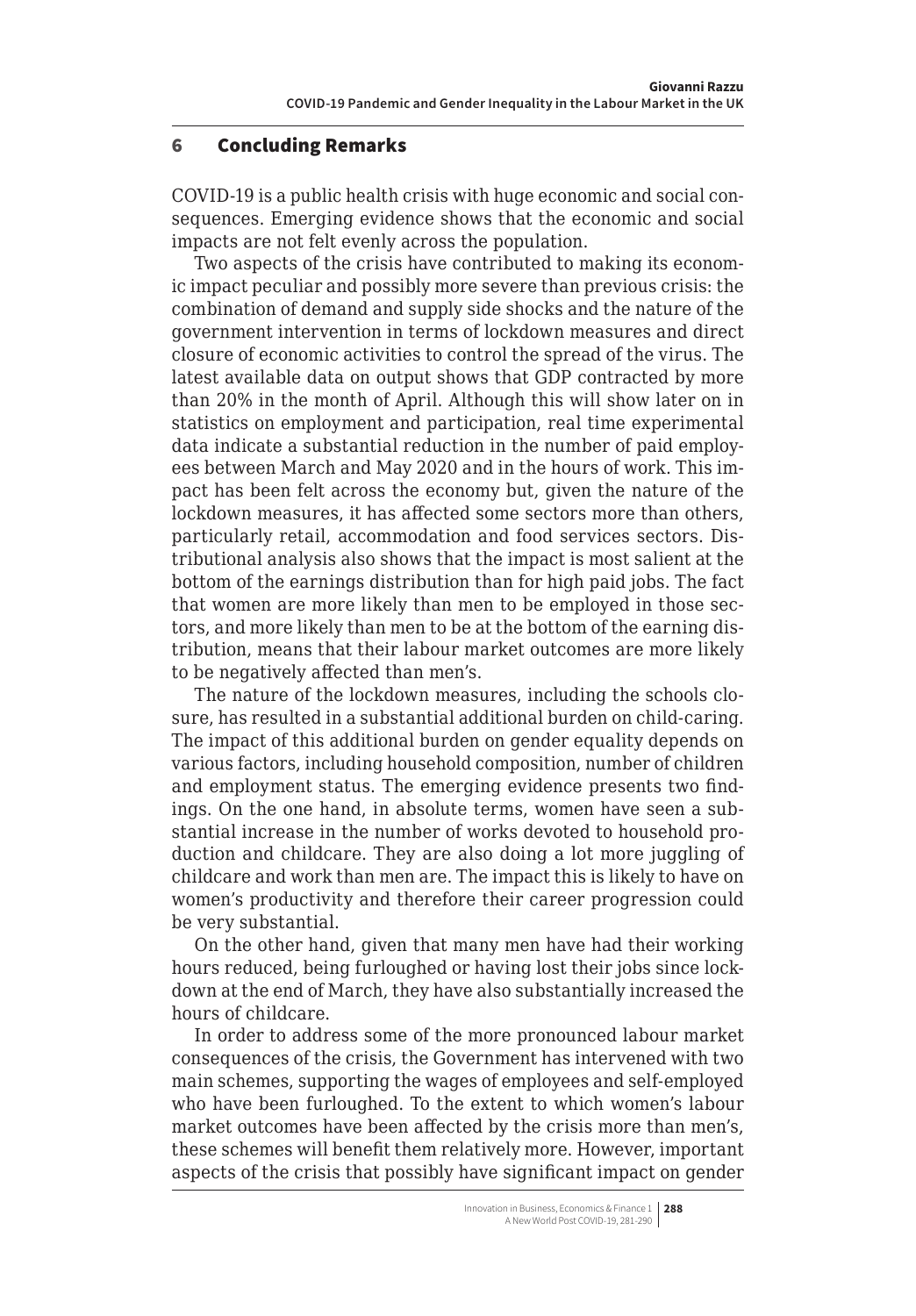equality in the medium term in the labour market have not received necessary government attention. Women are over represented in sectors that have been mostly affected by the lockdown, such as retail, accommodation and food services sectors and it is not clear what long-term impact the lockdown measures will have on the sustainability of many businesses active in those sectors. The UK Government has not yet announced a comprehensive post-COVID economic recovery plan in this respect.

Regarding pay, the Government suspended the legal requirement for all UK firms with more than 250 employees to publish measures of the gender pay gap within their own organisations, which was due annually at the beginning of April. This is unfortunate not just because the emerging evidence suggests the gender pay gap may have increased as a result of the crisis but also because it gives a strong message that gender equality in the labour market is not a priority and can be sacrificed in certain circumstances. The crisis has also started a new dialogue on health, key workers, social care and pay, also epitomised by the Thursday night clapping across the nation. We know these are areas where women's contribution is overwhelming. It would be another missed opportunity if concrete actions on pay and support to these sectors did not follow.

Gender inequality in the labour market is the product of many factors: the issues are complex, manifold and interrelated. Most notably, they are often the result of a structured system of institutions and norms in which gender plays a very important part. This is evident when looking at the role of social attitudes towards gender and employment and the associated impact of motherhood on women's labour market prospects. The pandemic has clearly resulted in an additional burden on childcare; its possible long-term consequences on women's work prospects would need to be addressed. Increasing the amount of child benefit, as proposed by various organisations and academics earlier on in the crisis, is one possible intervention but more can be done to raise awareness and provide practical tools to families on how the distribution of work within the household could be more gender equal, now that many fathers are likely to be at home and are sharing more of the burden than they used to do. Building on this to ensure it becomes engrained would be important. Any discussion, analysis and intervention related to new ways of working represent a great opportunity to address the systemic issue of the relationship between paid and unpaid work in the household.